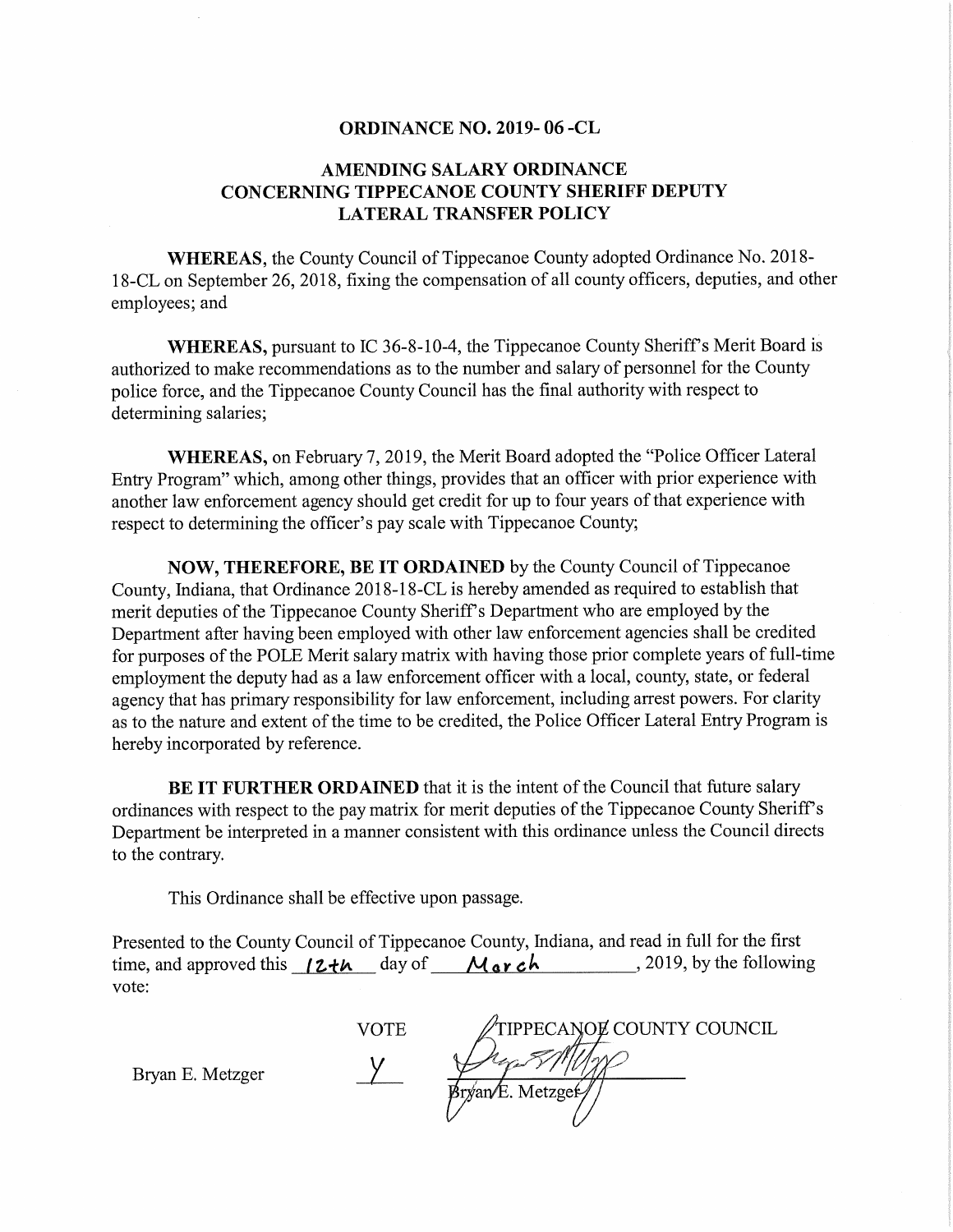| Kevin L. Underwood |               | Absent                                  |
|--------------------|---------------|-----------------------------------------|
| John R. Basham II  |               | Kevin L. Underwood<br>John R. Basham II |
| Lisa Dullum        |               | <u>isent</u><br>Lisa Dullum             |
| Ilana Stonebraker  |               | Ilana Stopebraker                       |
| Kathy Vernon       |               | Kathy Vernon                            |
| Roland K. Winger   |               | Roland K. Winger                        |
|                    | $\sim$ $\sim$ |                                         |

ATTEST:  $\overline{\mathcal{U}}$ *Children* (*Typuzouz* – Contractor Contractor Contractor Contractor Contractor Contractor Contractor Contractor Co ga, Tippezanoe County Auditor

Presented to the County Council of Tippecanoe County, Indiana, and read in full for the second time, and approved this  $12+h$  day of March , 2019, by the following vote:

VOTE TIPPECANOE COUNTY COUNCIL Bryan E. Metzger  $\frac{1}{\sqrt{2\pi}} \sqrt{\frac{3}{2\pi}}$ Kevin L. Underwood Kevin L. Underwood  $\prime$  1 1 1 John R. Basham II  $\sqrt{\sin R}$ . Basham II Lisa Dullum  $\overrightarrow{Ab}$  sent Lisa Dullum Ilana Stonebraker lIlana Stonebraker